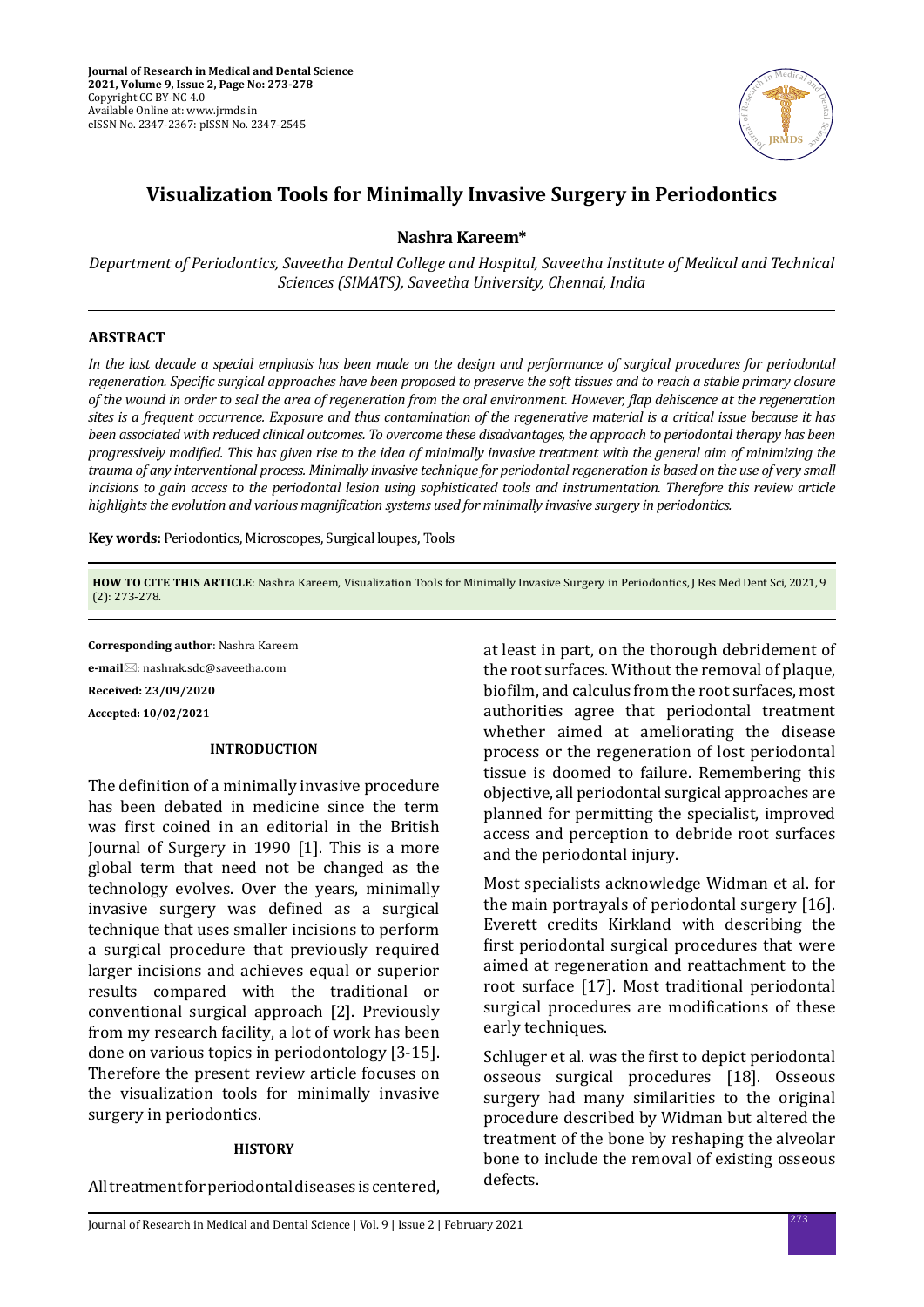Ramfjord et al. described what he termed the modified Widman procedure [19]. This procedure also had many of the elements of the original Widman procedure but utilized a much more conservative flap design and did not include the complete surgical removal of osseous defects. The emergence of surgery aimed at the regeneration of the supporting structures of periodontium that gave rise to a change in periodontal surgical techniques directing toward minimally invasive periodontal surgery. Most credit Hyatt et al. with the introduction of bone grafting techniques for periodontal regeneration [20]. The original surgical techniques for periodontal regeneration were very similar to those that were in use at the time for pocket elimination procedures. As regenerative surgical techniques became established, the size of the surgical access gradually became smaller and more localized. Often vertical releasing incisions were used to allow for a more localized access to an area of bone loss. However, relatively large localized flaps continued to remain the norm for most regenerative periodontal procedures.

One of the pioneer illustrations of a small flap procedure was termed mini flap [21]. A mini-flap, by definition, was the reflection of the papilla to allow for better access for root planing. The gingival papilla was reflected and root planing was performed with the assistance of fiber optic illumination. The papillae were repositioned with pressure from saline soaked gauze only. No sutures were used. The mini-flap procedure was regarded as amplification for root planing and as a method to completely remove the secular epithelium.

The first description of a periodontal surgical procedure as in debridement was described as minimally invasive in the year 1995 using very small access incisions. This minimally invasive technique was further developed over the next several years as a surgical technique for periodontal regeneration using bone grafts and other regenerative materials. The periodontal surgical technique was described as Minimally Invasive Surgery for periodontal regeneration and was referred to as MIS [22]. In 2007, another minimally invasive surgical technique for periodontal regeneration was described. This technique was based on the papilla preservation technique and was described as the Minimally Invasive Surgical Technique and is referred to as MIST [23].

The current minimally invasive surgical techniques that utilize small incisions for the treatment and regeneration of the destruction caused by periodontal disease can be seen as the result of an evolution that has occurred over the entire history of surgical periodontal treatment. Today, we are able to treat and regenerate<br>periodontal destruction through surgical periodontal destruction through surgical openings that would have been unimaginable as little as 30 years ago.

# **TOOLS FOR VISUALIZATION**

The key to performing minimally invasive procedures is the ability to adequately see the site and, therefore, the ability to successfully complete the indicated surgical manipulations. With enhanced visualization, outcomes are improved.

# **Surgical microscope**

The surgical microscope has been in use for over 50 years. It was developed and first used for surgery of the inner ear. Since that time, the surgical microscope has been applied to many types of surgeries. This device offers the advantages of high magnification, a bright light source, and an open field for surgery. The open field depends on the moderately long central separation between the magnifying instrument target and the surgical site. This permits the arrangement of instruments into the amplified field of the magnifying lens.

In periodontal surgery, the magnifying lens has discovered successive applications in periodontal plastic and soft tissue grafting procedures. The anterior segment of the mouth and the facial aspect of the anterior teeth and gingiva are the areas where the surgical microscope is most easily used. This segment of the mouth allows for an unimpeded straight-line view of the surgical field. The surgical microscope has allowed for many improvements in the handling of facial tissues and the suturing of tissues during esthetic procedures.

Using surgical microscopes in the posterior and in lingual areas requires a great deal of skill and the use of mirrors to compensate for the straight -line viewing field of the surgical microscope. Another concern with the surgical microscope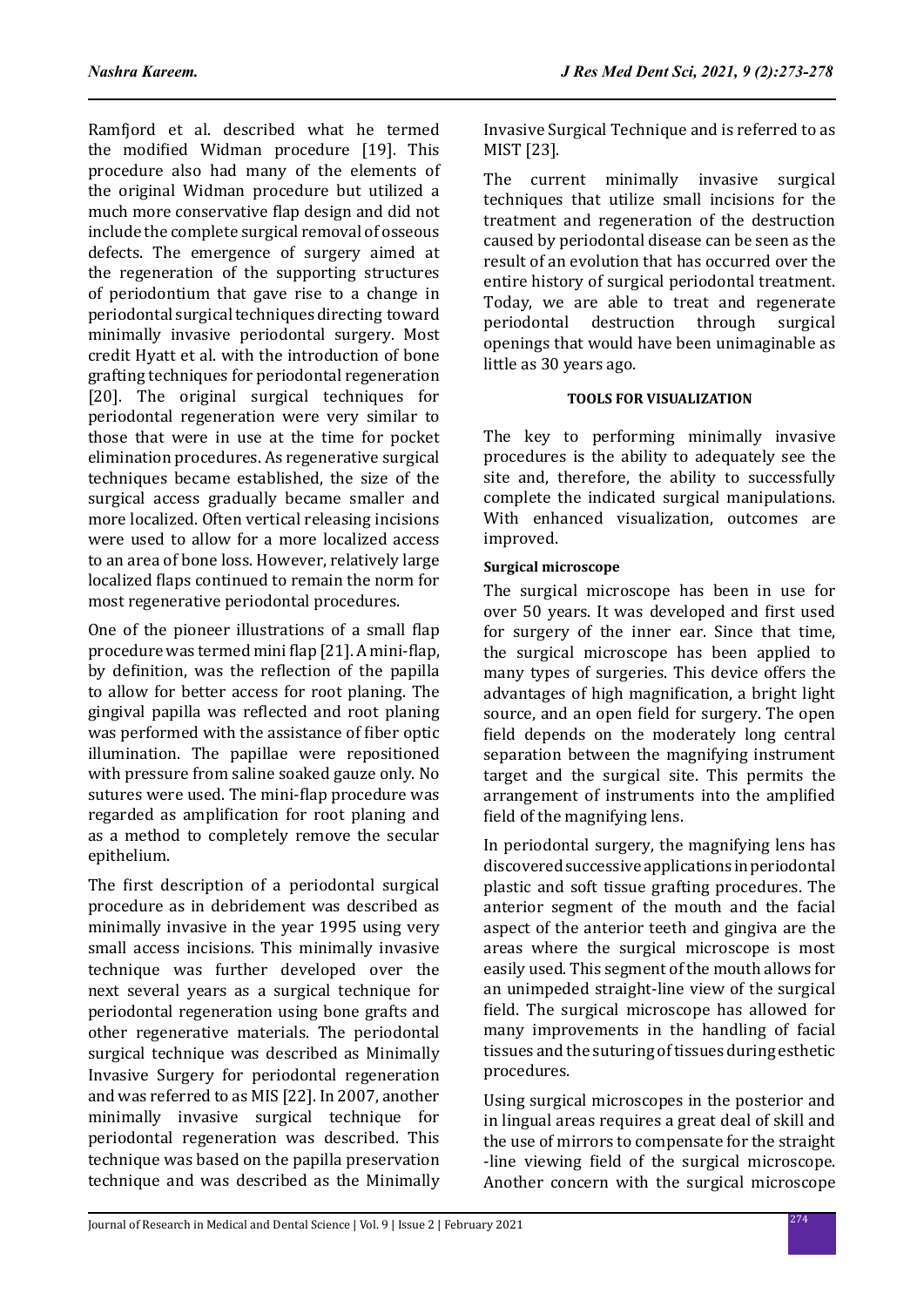is the necessity to refocus the microscope if the patient moves. In general, it is not possible to move the microscope to compensate for small movements of the patient such as swallowing or normal micro head movements. It is usually simpler to return the patient to their previous position. This can often be carried out with minimal disruption of the procedure; but if the patient is uncooperative, nervous, sedated, or has difficulty holding a fixed position, this can add considerably to the length of time necessary to perform a procedure.

However, while a surgical microscope can be used for magnification, the present configuration of these microscopes makes their use troublesome. During MIPS, it is often necessary to visualize the defect from several angles to verify the debridement areas of the osseous defect or the root surfaces. It is difficult to move a surgical microscope from one visualization angle to another rapidly. The easiest method to achieve a good magnification of the surgical field is a headbanded microscope, which could be placed on the head of the surgeon and can be easily directed during surgery. An appropriate lightning can be also added to the head-band [24].

# **Surgical telescopes (Loupes)**

In the early reports of minimally invasive surgery, surgical telescopes or loupes were used for magnification. Loupes are magnifiers that are usually clipped or attached to eyeglasses. Surgical telescopes work by magnifying a portion of the surgical field. Looking over the top of the telescope allows the surgeon to view a larger surgical field with no magnification. Magnification with surgical telescopes is usually from 2x to 7.5x. The most commonly used telescopes are in the range of 3x to 5x. Surgical telescopes also come in a range of focal distances that allow the surgeon to sit in a comfortable upright position while maintaining focus on the surgical site. The focal length of the telescopes is selected to fit the surgeon's personal preferences. Often, a high intensity light will be integrated into surgical telescopes. The light can be halogen or LED and can usually be focused to a very narrow diameter. The ability to place a bright focused light on the field that is magnified is a major advantage when small incisions surgeries are performed.

over a surgical microscope is that the surgeon is in complete control of where the magnification and illumination is centered. This means that the surgeon can look quickly at several areas within the surgical field without having to move any external piece of equipment such as a surgical microscope. In addition, if the patient moves, redirecting of the magnification is the natural movement of the surgeon's head. The use of surgical telescopes has become standard in many areas of dentistry.

Surgical telescopes have several disadvantages over other methods available for magnification. The most obvious is that much greater magnification is available with other devices.<br>These alternate devices generally have alternate devices generally have magnification potential in the 10x to 60x range. Surgical telescopes that magnify beyond the 7.5x range can be heavy and difficult to use. Another disadvantage of surgical telescopes is the fact that the surgeon is limited to direct vision. This means that there will be blind spots where a mirror is necessary to see the surgical area of interest. An example is the distal of a second molar or an interproximal site. This is a disadvantage that surgical telescopes share with the surgical microscope. The endoscope and videoscope offer significant advantages in these areas.

Surgical telescopes are an excellent, but limited tool, for minimally invasive surgery. They are particularly useful for a surgeon just starting to make the transition from traditional periodontal surgery to a minimally invasive approach.

# **Dental endoscopy**

During periodontal surgery, dental endoscopy has the capacity to expose or reveal deposits that the surgical microscope or dental magnifying loupes fail to do. Dental microscopes have magnifications from 2X to 20X. At the highest magnifications, the slightest movement can affect the image due to the distance between the objective lens of the microscope and the actual image in the oral cavity that is considered quite long. There is also restricted visualization distal to the posterior teeth. The periodontal endoscope is in close proximity to the root surface and hence the image can stay within the focal depth of field with a good depth of magnification [25].

One of the advantages of a surgical telescope

There are many endoscopic systems available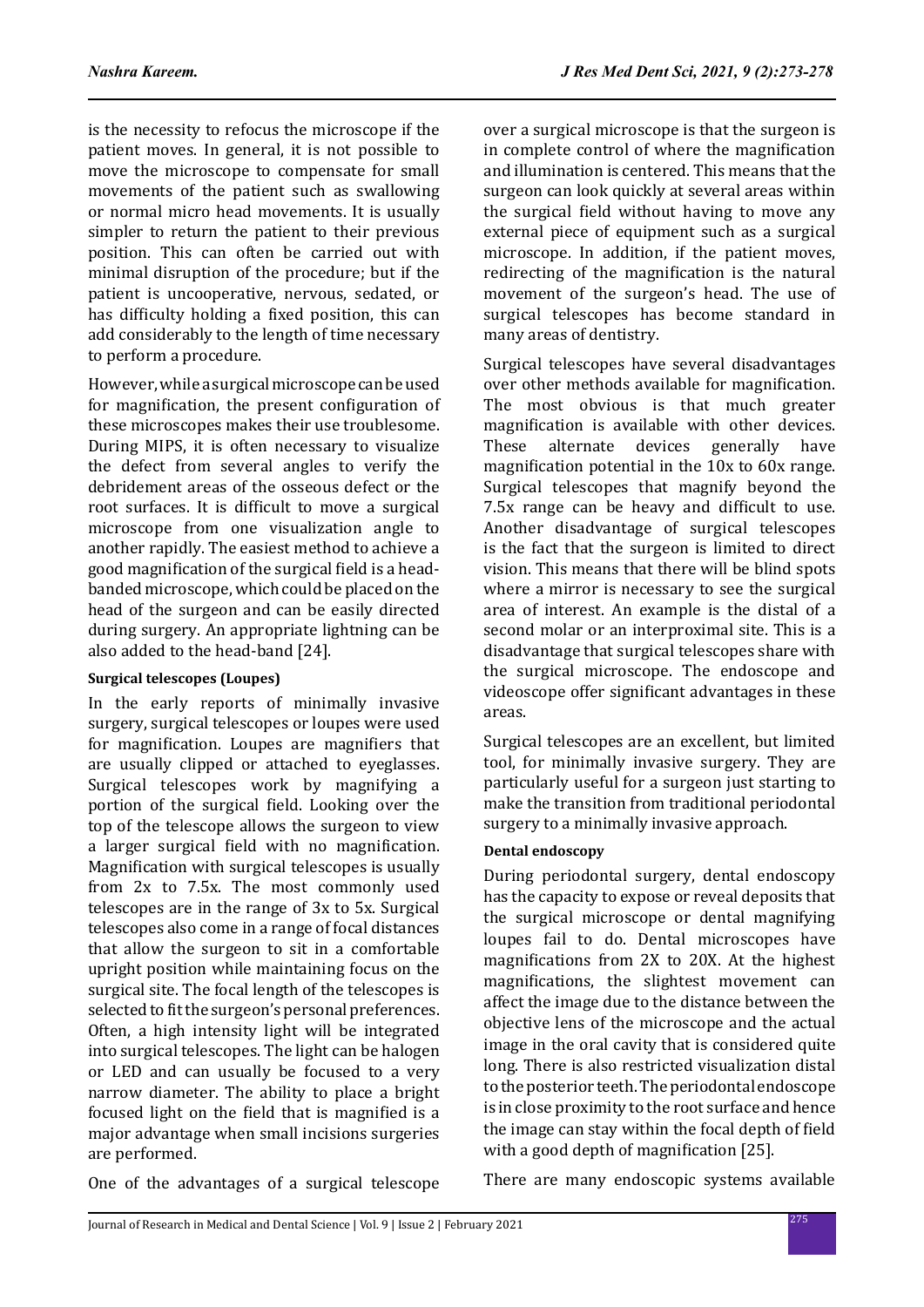for use in dentistry. The DV2 Perioscopy System and the Perioscopy System have great use in minimally invasive nonsurgical periodontal diagnosis and therapy. These systems have six main features or components explained briefly as follows:

Camera Light Source.

Monitor.

Endoscope Fiber.

Sheath.

Explorer.

Water delivery device.

The Camera Light Source in the DV2 Perioscopy System is the master control unit (MCU) and imparts real-time video images. The light source is an arc lamp that creates intense, focused light fiber optically delivered to the working field. The Perioscopy System consists of a CCD/ LED camera and light coupling device to aid in viewing and emitting light from the endoscope fiber to the monitor through a controller system. The controller has window, gain control, white balance, and illumination settings that are optimized for dental endoscopy. A handpiece contains the camera and LED along with a focus knob.

The DV2 Perioscopy System color LCD video monitor provides real-time, high definition and detailed color images of the procedure site as viewed by the attached endoscope. The image is 25% larger, and the resolution is a significant improvement over the DV2 System.

The dental endoscope (or fiber) is a device for use with the dental endoscope family of dental instruments. The fiber consists of a very thin, flexible shaft containing both viewing and lighting capabilities. It provides a detailed and magnified image of the working area, after being inserted into the sheath and explorers.

The microscope lens system enlarges the image obtained by the fiber-optic probe and creates intense, focused light that is fiber optically delivered to the working field. This reusable fiber-optic endoscope is 1 mm in diameter and 1 m long containing 20 different fibers and 19,125 μm light guides that transmit light to the surgical field. They surround a 10,000 pixel image guide made up of fused 2 μm fibers to capture the image. The end of the probe has a hand micro polished gradient index lens and provides a 3-mm wide field of view.

The magnification is 24x to 48x depending on the closeness to the lens. The fiber does not require routine sterilization when used with the endoscopic sheath.

**The sheath:** A one-time—use disposable sheath is designed for water irrigation to keep the endoscope lens clear, eliminate the need to sterilize or disinfect the fiber between cases, and to provide a significantly longer fiber life. The Bilumen construction is a unique feature that consists of a plane tubing that completely covers the endoscopic fiber and blue tubing that carries the water for irrigation to the surgical site. Each sterile sheath has a sapphire window, a window cell (a stainless steel tube with sapphire lens), a precision tip seal, and dual Luer–Lock connectors for water and fiber connections. These components create a fluid-tight seal that secures a precise positioning to the working tip of the endoscopic explorer.

The fiber is placed into a sterile sheath and is then placed into an endoscopic explorer. The fiber –sheath–explorer complex is then placed into the sulcus by the clinician for subgingival viewing. Dental endoscopic explorers can be sterilized and hold the sheath/fiber complex, permitting better intraoral use. The endoscopic explorer possesses a shield that diverts the periodontal pocket soft tissue away from the lens of the camera, thereby producing a visually accessible root surface.

The water delivery device contains pressure and is attached to the dental endoscopic system. It not only constantly flushes the pocket during an endoscopic procedure but also keeps the lens devoid of debris such as blood and soft tissue, providing a clear video image. The water delivery device connects to a standard in-office airline and operates by a rheostat pedal through an air-operated valve.

# **SURGICAL VIDEOSCOPE**

The videoscope has a different method of transferring the image to the monitor unlike the traditional medical endoscope. With a videoscope a very small camera is placed at the end of the scope and the camera is placed within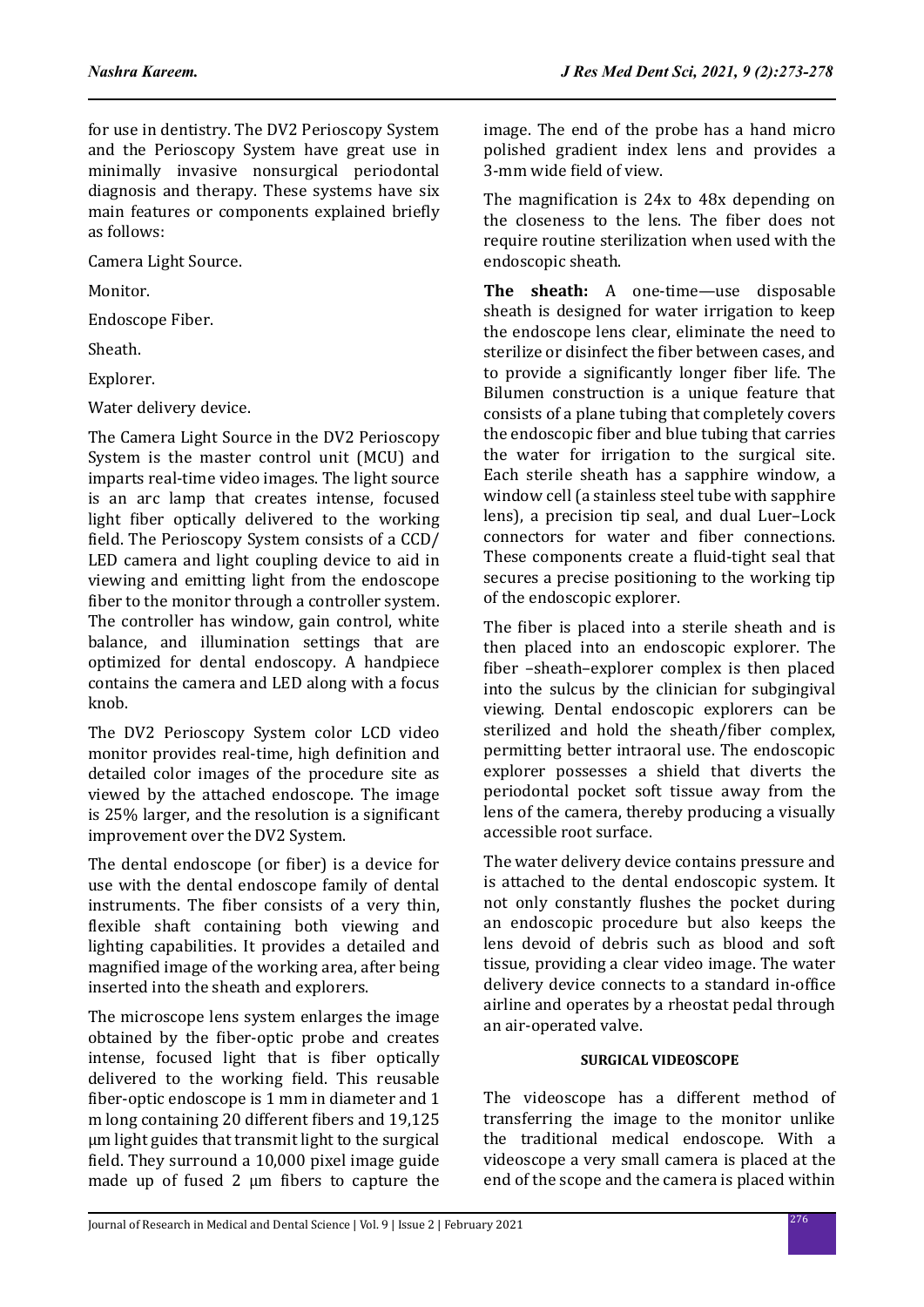the surgical field. The image is then transferred to the monitor by an electrical signal through a wire. This avoids the possibilities of degeneration of the image that may occur during transmission of the image from the surgical site through optical fibers to an external camera. In general, the image viewed on the videoscope monitor is in true color and is of much higher quality than that one obtained with a glass fiber endoscope.

A videoscope that was initially designed for the nonsurgical examination of the kidney has recently been modified for applications in videoscope-assisted minimally invasive periodontal surgery (V-MIS). The modifications consist of the adaptation of the camera end of the insertion tube of the videoscope to a handle that allows the surgeon to place the camera into the minimally invasive periodontal surgical access opening. Incorporated into the handle is a small carbon fiber retractor that is designed to retract the very small flaps associated with VMIS.

This carbon fiber retractor can be rotated in a manner that will allow the surgeon to retract V-MIS flaps on the buccal or lingual aspect of the periodontal defect. As with all endoscopic or videoscopic instruments, a major concern is keeping blood and surgical debris from obscuring the optics of the instrument. Without an effective method to keep the optics clear, it is impossible to use an endoscope or videoscope. It is not practical to continuously flow water over the lens of the videoscope, nor is it possible to keep an open surgical field filled with liquid as is used for nonsurgical minimally invasive treatment of periodontal disease with the glass fiber endoscope. A technology that uses a constant flow of surgical gases or air over the lens has been developed to overcome this problem during periodontal use of the videoscope. This technology is described as gas shielding of the optics.

Its application to a videoscope used for<br>periodontal MIS procedures allows the periodontal MIS videoscope to be used continuously without the need to clean or clear the optics. The modified videoscope with gas shielding has been used in a university based study of minimally invasive periodontal surgery. Preliminary results have shown good visualization with improved attachment levels and pocket depths that are similar or improved over other published results for small incision surgeries [26,27]. The use of the videoscope appears to allow for a reduction in post -surgical recession.

# **LIMITATIONS**

The endoscope does not come without limitations. The clinician must consider root morphology and severity of inflammation. The complexity of multi rooted teeth makes it difficult to see the entire root surface and access every curve and indentation. Roots can be close together creating a furcation that is narrow and inaccessible with the tip of the endoscope or scaling instrument. If the tissue has severe inflammation, it can completely block the view of the fiber-optic tip of the endoscope. The tissue folds around the shield, which holds the fiber optic, obstructing the view. Bleeding can also block the view of the tooth surface. When the disease is generalized, most clinicians experienced in endoscopy find it helpful to do closed subgingival scaling and root planing a few weeks prior to the use of the endoscope to minimize inflammation and bleeding, therefore optimizing the field of vision.

Areas where periodontal endoscopic debridement is difficult include:

Very inflamed pockets.

Abscesses.

Distal furcation of maxillary molars.

Narrow furcation's and class III furcation's.

Curved roots.

Close root proximity.

Grossly over contoured restorations.

### **ACKNOWLEDGEMENT**

I thank the Research Department of Saveetha Dental College and Hospitals for their support.

### **CONFLICT OF INTEREST**

The author declares that there is no conflict of interest.

### **REFERENCES**

- 1. Fitzpatrick JM, Wickham JE. Minimally invasive surgery. Br J Surg 1990; 77:721-722.
- 2. Treat MR. Book review minimally invasive surgery